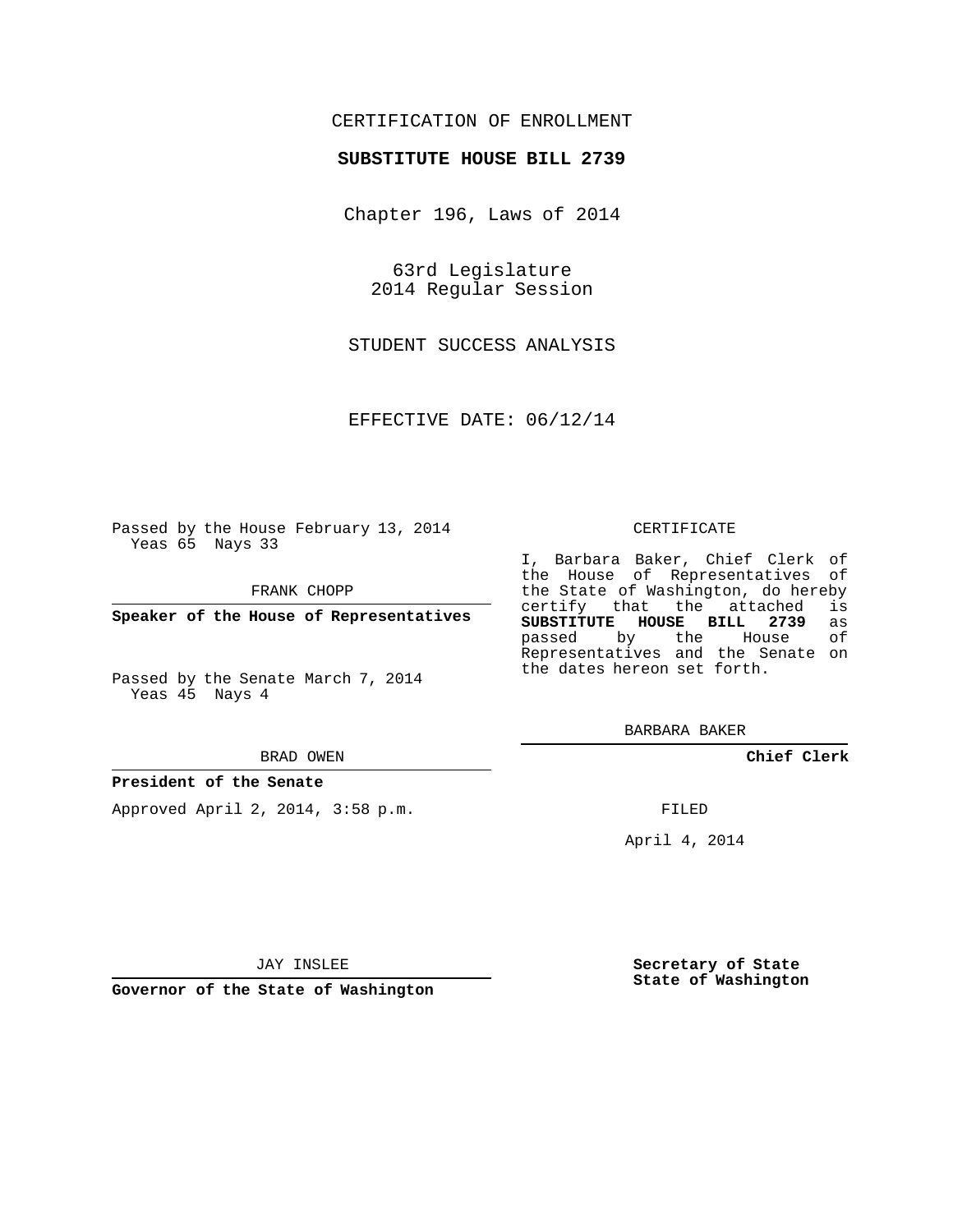# **SUBSTITUTE HOUSE BILL 2739** \_\_\_\_\_\_\_\_\_\_\_\_\_\_\_\_\_\_\_\_\_\_\_\_\_\_\_\_\_\_\_\_\_\_\_\_\_\_\_\_\_\_\_\_\_

\_\_\_\_\_\_\_\_\_\_\_\_\_\_\_\_\_\_\_\_\_\_\_\_\_\_\_\_\_\_\_\_\_\_\_\_\_\_\_\_\_\_\_\_\_

Passed Legislature - 2014 Regular Session

## **State of Washington 63rd Legislature 2014 Regular Session**

**By** House Appropriations Subcommittee on Education (originally sponsored by Representatives Ortiz-Self, Walsh, Santos, Bergquist, Walkinshaw, Kagi, Johnson, Ryu, Zeiger, and Magendanz)

READ FIRST TIME 02/11/14.

 AN ACT Relating to early childhood development as it relates to school success; creating new sections; and providing an expiration date.

BE IT ENACTED BY THE LEGISLATURE OF THE STATE OF WASHINGTON:

 NEW SECTION. **Sec. 1.** (1) The education data center shall contract with the area health education center of eastern Washington through Washington State University extension, to conduct a geographic analysis using existing data to identify areas where the cumulative effect of family factors, such as employment, health status, safety, and stability correlate with academic and behavioral indicators of student success. The education data center shall submit this analysis in the form of a report to the appropriate committees of the legislature by January 31, 2015. This report must include maps that illustrate community variation in family factors as they relate to K-12 and postsecondary education outcomes and keeping all children on track for success.

(2) At a minimum, the report must include:

 (a) The prevalence of family and community health, safety, and stability factors relevant to student success;